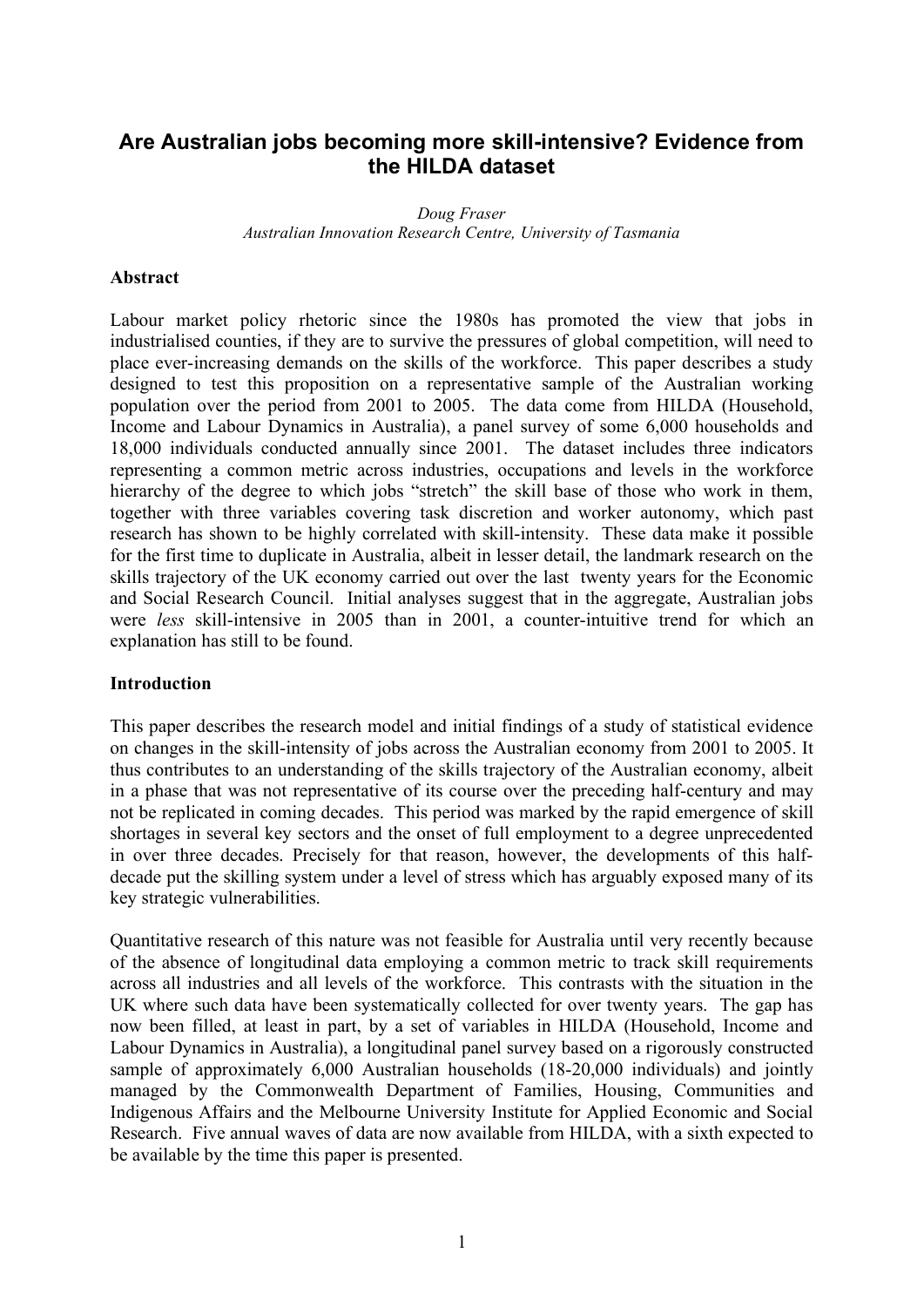This combination of sample size and currency allows very precise micro-analysis of trends in the utilisation of skill, while providing a large range of promising independent variables (social, employment-related and attitudinal) to explain them. Among the questions that can potentially be addressed using this source are:

- whether the overall skill level of Australian jobs is rising, across the board or differentially;
- how the changing structure of Australian industry is affecting skill requirements, and skill utilisation, in different industries;
- how the demand for skill is distributed across levels in the occupational/ qualifications hierarchy, and whether this distribution is changing over time;
- the effect, if any, which a tight labour market has had on the skill content of jobs;
- how closely the incidence of work-based or employer-supported training corresponds to actual needs for increased skill;
- the extent, if any, to which employers are recruiting or developing skills which they do not subsequently put to effective use; and
- how embodied knowledge flows between industries, and particularly from industries generally regarded as skill-intensive to those seen as lower-skilled, through labour mobility.

### **Research context**

This research forms part of a broader project to develop the concept of a national skilling system and map its workings in Australia. Derived from models of innovation systems developed in the innovation literature (Freeman, 1987; Lundvall, 2007; Malerba, 2005; Asheim and Gertler, 2005), the national skilling system concept also continues a tradition of VET theory dating back to the seminal work of Keep and Mayhew (1988) and Finegold and Soskice (1988) which attributed the UK's relative disadvantage in workforce skills to "system failure", as opposed to just failures on the supply side. It also draws on the "Varieties of Capitalism" literature (Hall and Soskice, 2001) and parallel research in evolutionary economics (Lazonick and O'Sullivan, 1994; Lam, 2005; Gertler, 2005) focused on the role of relatively durable social and economic institutions in enabling and constraining the response of firms in different nations to economic opportunities and challenges. It builds on earlier constructs of the skills equilibrium (Finegold and Soskice, 1988) and the skill ecosystem (Finegold, 1999; Buchanan, 2006), being essentially a macro-scale manifestation of the latter.

The skilling system approach views the input of skill to the economy, not as a simple matter of supply, but as the product of a dynamic reciprocal interaction between the three key mechanisms of *supply*, *demand* and *utilisation* or *deployment*. It sees these interactions as ultimately deriving, not from adventitious events or the conscious strategic decisions of economic actors (individual or collective), but from a nation's economic and social institutions. Thus, for example, the supply of skills is driven not just by the activity of the training system, but by factors influencing the decisions of workers and labour market entrants to follow a given career path, by the mechanisms that enable skilled labour to flow to the jobs that will use it most productively, by the opportunities workers have to develop and update their skills in the course of their work, and by the incentives they have to remain in jobs that make use of their training (Richardson, 2007); demand is determined, among other factors, by the types of productive investment which the nation's physical endowments and economic policy settings encourage; and the effective deployment of skill in workplaces depends on product strategy and work organisation, which in turn relate to such factors as industry culture, managerial capabilities, the nature of the employment contract and the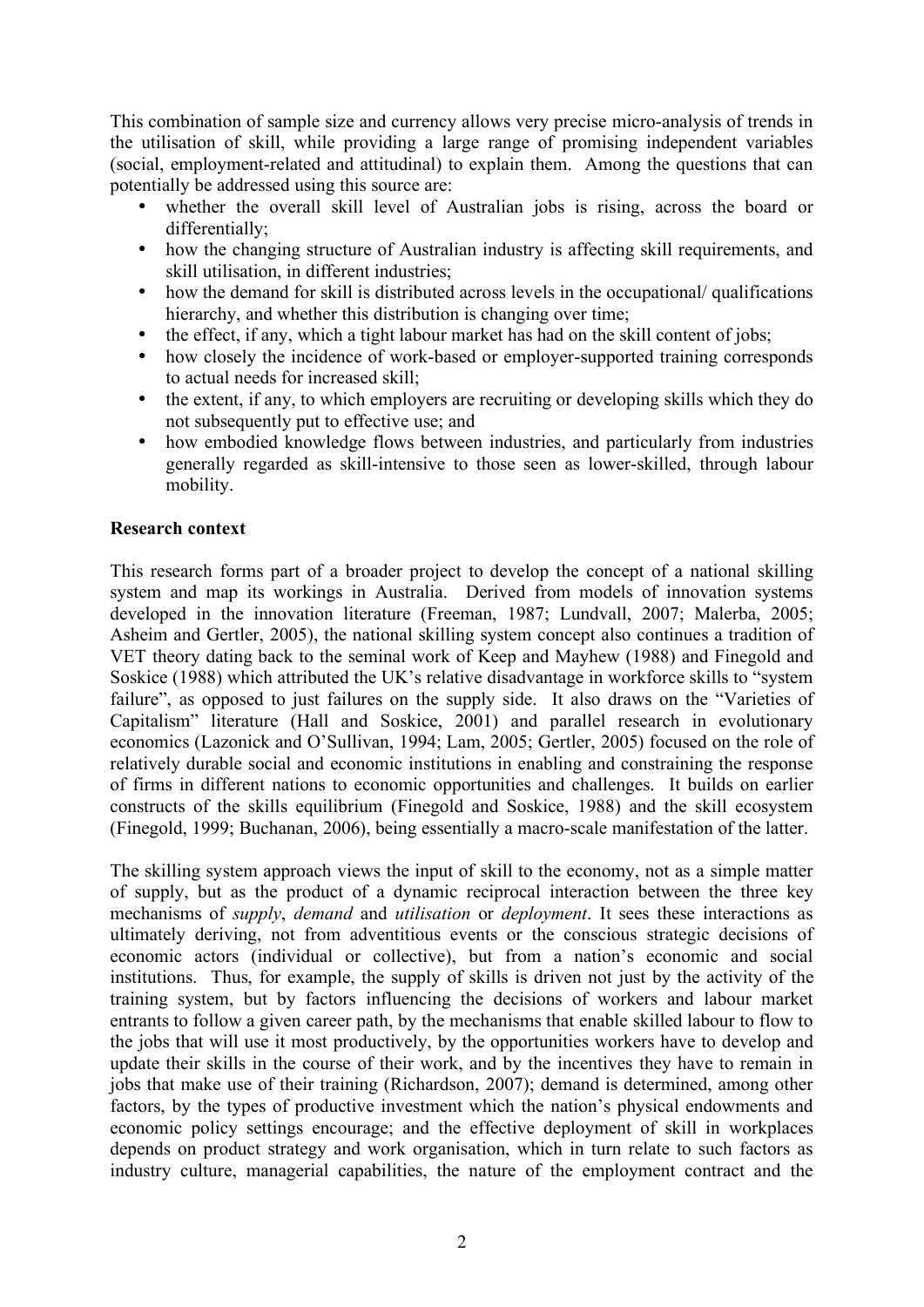industrial relations laws. Both demand and deployment adjust, generally in an incomplete and lagged manner, to variations in supply, as well as the reverse.

Thus, in contrast to more commonly used terms like "VET system" and "skill formation system", which refer not to a system in the strict technical sense but simply to a complex of institutions and infrastructures on the supply side of the market for skills, this model presupposes a true systems dynamic between these three processes, covering both sides of the market and characterised by non-hierarchical interactions and feedback loops. It thus represents a useful corrective, not only to the supply-side focus which dominates Australian VET research, but to the expectation commonly voiced by policymakers that skill formation can and should be driven purely by the current expressed demand of existing employers.

The function of the national skilling system is to ensure that an optimal quantum and mix of skills is converted into productivity across the economy at any point in time. Note that this is a different matter from either creating or deploying the highest achievable volume or level of skills; the mix of high, intermediate and low skills across the full range of technical domains must be appropriate to current firm capabilities and market opportunities if the maximum achievable productivity is to be attained, and hence must evolve continuously.

This evolving nature of the optimum means that the output of the skilling system is best measured as a *flow*, whereas most attempts so far to measure it have tried to establish the *stock* of skills in the economy. The concept of a stock is of limited practical value because a skill, once formed, does not become a permanent feature of the economy: it decays if not used, it can be (and often needs to be) developed and adapted through learning-by-doing on the job and through the creation of new knowledge in the work process, and it ultimately becomes obsolete or loses its relevance. These lifecycle effects are reinforced by the unavoidable lag which occurs between demand-side signals and supply-side response, at any rate where formal skills are concerned, meaning that demand and supply for any given skill exist in a constant state of dynamic imbalance.

The appropriate term to describe such an evolving phenomenon is a skill *trajectory* (Hogarth and Wilson, 2003). The origins of this term are unclear and its definition remains imprecise, but it refers broadly to the direction in which the skills mix of an economic unit is moving over a given period of time. As used by Hogarth and Wilson, the concept is scaleindependent and can be applied at any level of generality, from an individual through to an entire national or world economy. At the level of the national system, the two key questions relating to the skills trajectory are:

- 1. To what extent do workers in different industries and occupations need to exercise skill in their job, and how is this changing over time?
- 2. Which skills are increasing, and which declining, in their importance to the economy?

The present research focuses on the first of these questions.

### **The data**

HILDA, reflecting its origins as a data source for the former Department of Social Security, was designed to collect data on a wide range of matters affecting individual and family welfare, including employment history, reliance on transfer payments and other non-wage income, family formation and functioning, gender roles, mental and physical health, and a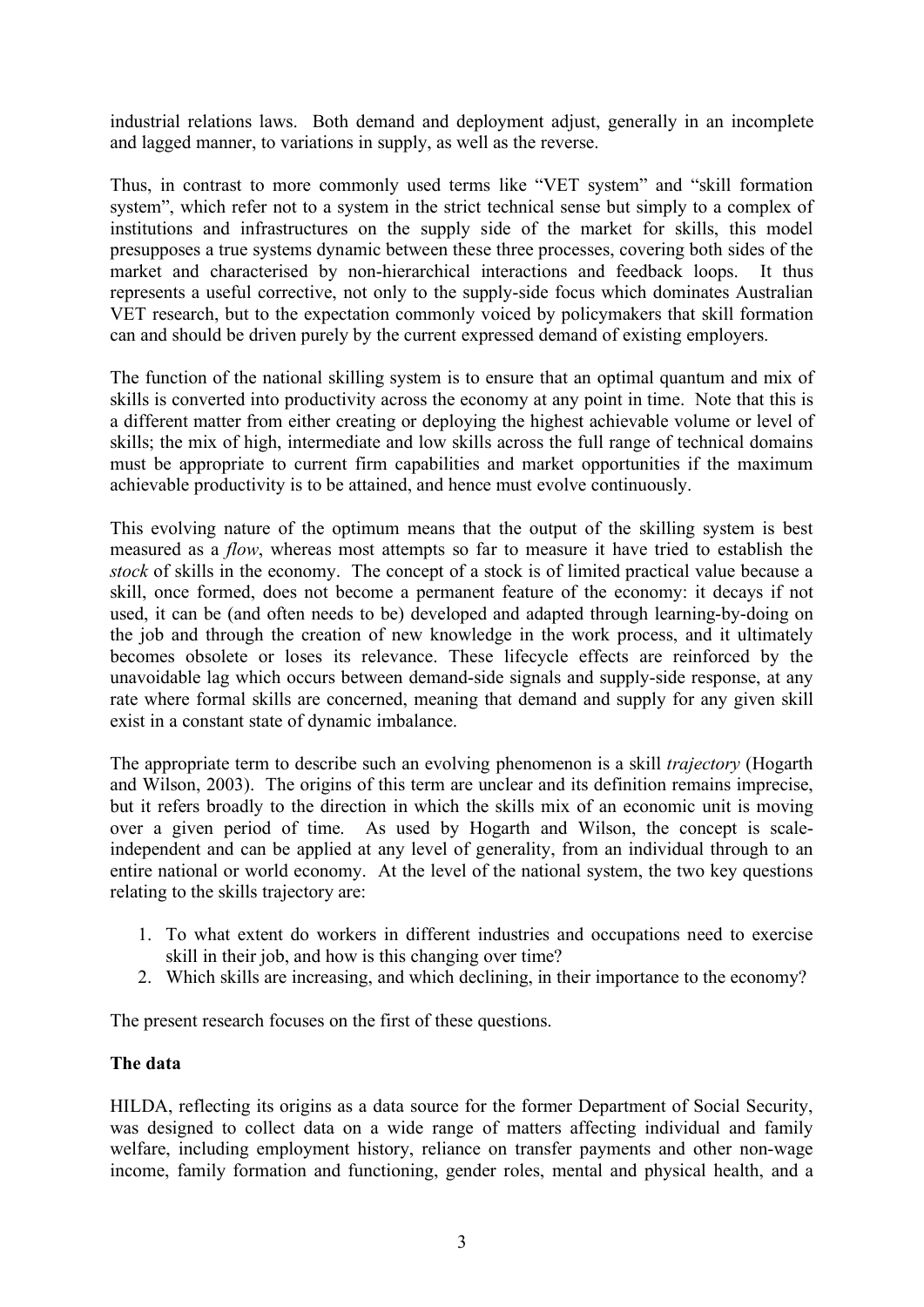variety of attitudes toward life and social issues. The survey instrument consists of three parts, a household questionnaire and a questionnaire for each individual in the household over the age of 15, which are administered face-to-face by an interviewer, and a self-completion questionnaire which is left with the individual respondents after the interview to fill out in their own time and submit by mail. The self-completion questionnaire includes items of a sensitive nature (e.g. job security, quality of family relationships) which the respondent might be reluctant to discuss in the presence of other household members. The data from all three questionnaires are combined in a single file for each wave, and can be linked at the individual respondent level through a unique identifier which is retained across successive waves.

The six key variables<sup>1</sup> used in this analysis are drawn from the self-completion questionnaire. The first set of three relates to the skill requirements of the respondent's main job:

COMPLEX ( $\gamma$ jomcd) - My job is complex and difficult (waves 1-5) NUSKILLS (\_jomns) - My job often requires me to learn new skills (1-5) USESKILL ( $\overline{\ }$  jomus) - I use many of my skills and abilities in my current job (1-5)

The second set refers to task discretion, which is hypothesised on the evidence of past research overseas (Spenner, 1990: 402) to correlate strongly with skilfulness:

OWNTASK (\_jomfd) - I have a lot of freedom to decide how I do my job (waves 1-5) HAVESAY ( $\overline{\ }$  jomls) - I have a lot of say about what happens in my job (1-5) WORKFLOW ( $\overline{j}$ omfw) - I have a lot of freedom to decide when I do my work (1-4)

Two further variables in each wave refer to the level of work stress experienced by the respondent. Responses to all these questions are recorded on a 7-point Likert scale. Each question attracts approximately 6-7,000 valid responses in each wave.

In addition to the above, which will be used primarily as dependent variables, the dataset offers a wide choice of items with high face validity as independent variables, including employment history, educational attainment, fields of qualification, industry and occupation of main job, length of time in current employment, and incidence of job-related training. Individual waves also cover special topics, providing a basis for cross-sectional analysis against the normal dependent variables for the year concerned. For example, Wave 5 contains six additional variables relating to job quality (repetitiveness, variety, speed of work, opportunities to take initiative) and a large set of data on respondents' values and attitudes which could be used to test industry claims (e.g. ACCI, 2007) about the demand for attitudinal "skills" by comparing the responses against aspects of each respondent's work history.

#### **Precedent research**

As noted above, researchers in the UK have been working for over twenty years on this kind of analysis, using five surveys conducted at roughly 5-year intervals between 1986 and 2006 by the Economic and Social Research Council (ESRC), an academic body which is independent of government, though the surveys have received government funding. These are household surveys of employed adults, with an achieved sample of around 4,500

 $1$  The first label for each variable (capitalised) is an intuitively meaningful one coined for the purposes of this analysis. The second (lower case) is that used in the source file. The underscore refers to an identifying character, currently a-e, designating the wave in which each variable was recorded, e.g. ejomcd for Wave 5).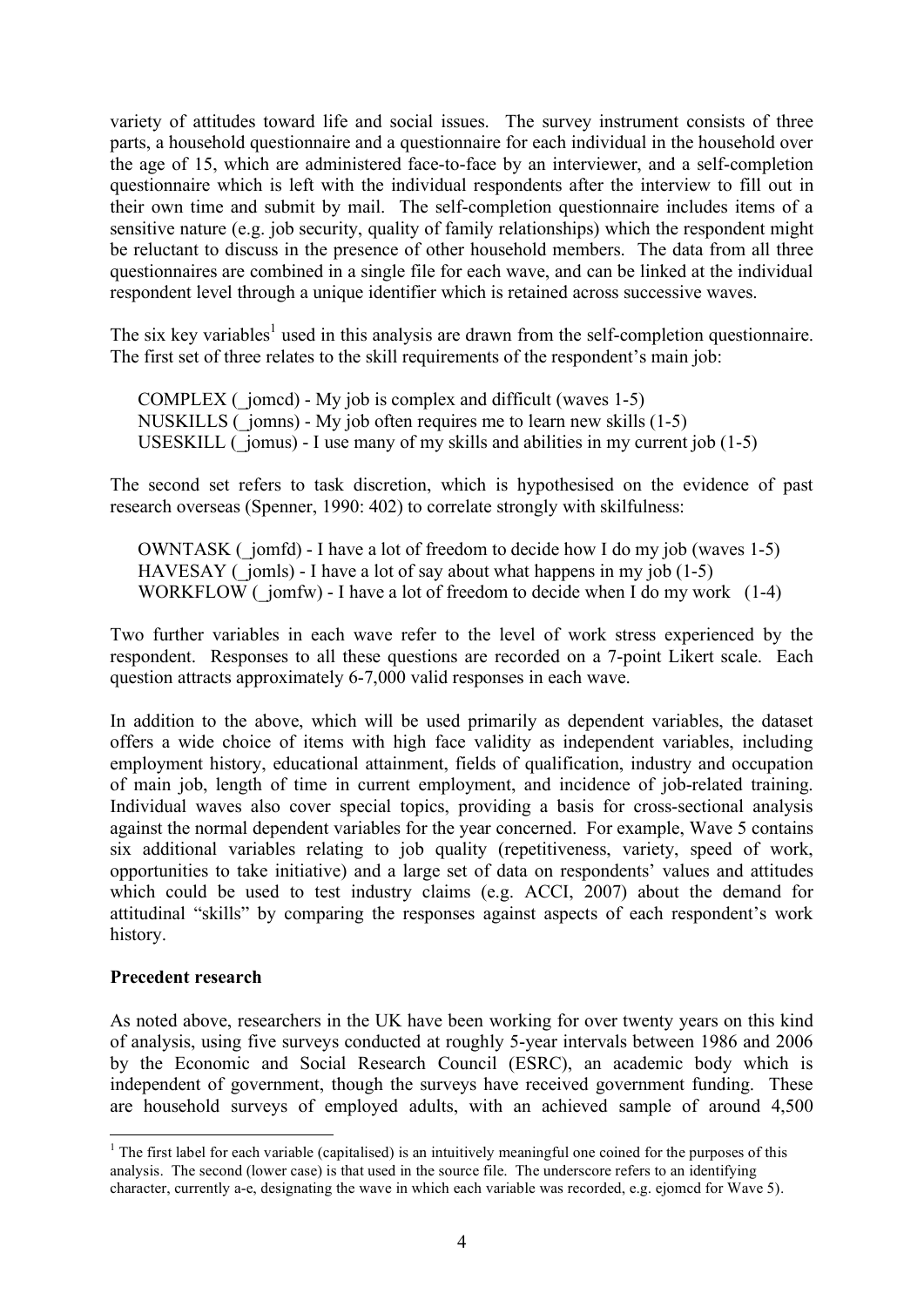individuals in the 2006 round. Their focus is much narrower than that of HILDA, directed mostly at issues of work, skill and remuneration, but within their compass they generally provide far richer data. They were not originally planned as a coherent series and draw a new sample for each run. However, later surveys have generally built on previous ones to preserve data continuity while progressively increasing the breadth and depth of the dataset (Felstead, Gallie and Green, 2002; Felstead, Gallie, Green and Zhou, 2007).

Like HILDA, the ESRC surveys collect data in the two broad areas of job complexity and task discretion. The data they record on job complexity are considerably more extensive than those in HILDA, but the questions on task discretion are sufficiently similar to permit fairly reliable comparison. The indicators in each of these areas have been combined into an index, based on principal component analysis, and these indices rather than the constituent variables are used as the dependent or analysis variables, as required, in most of the published analyses.

Over the period 1986-2006 these surveys have tracked a steady rise in the requirement for skill across most jobs, though growth slowed after 2001. This was primarily apparent in a growing requirement for formal qualifications at all levels, though this is counterbalanced by evidence of possible credentialism (Felstead et al, 2002: 11), especially at lower levels in the qualifications framework where the policies of successive governments have favoured a rapid expansion of formal certification, mostly through RPL, in jobs previously treated as unskilled (Keep, Mayhew and Payne, 2006). However, the trend has been apparent in more robust indicators such as training time and the amount of time required in a job to learn to do it properly. A particularly interesting indicator is the need to keep learning new skills on the job; this is in fact the only key indicator not to have plateaued since 2001. These latter trends are seen as marking a growing role for learning in the workplace as opposed to formal training (Felstead et al, 2007: x).

In general, the skill requirement has risen broadly in line with occupational hierarchy, meaning that the relativities between different levels have changed little. In particular, there is little evidence of progress in meeting the need for a major expansion of middle-level skills that was identified by the NIESR matched case-study research in the 1980s and 90s (Steedman, Mason and Wagner, 1991). While most generic skills appear to be increasingly required, the only ones to carry a significant wage premium across the board are computer skills and the category of higher-level communication and planning skills characterised as "influencing skills".

On the negative side, despite growing indications that workers expect to use skill and initiative in their jobs, the task discretion index showed a strong decline up to 2001, though the decline has since levelled off. It was most pronounced for professionals, possibly reflecting the fashion for managerialist forms of work organisation that continued throughout the 1990s.

The HILDA data offer scope for replicating many of these analyses, albeit sometimes in much less detail and with less reliability. In particular, they are far less informative on the actual skill content of respondents' jobs, meaning that any change in the need for particular skill types (technical or generic) can only be derived obliquely from more complex analyses, e.g. through tracking wage trajectories or the relative incidence of unemployment for individuals who hold relevant qualifications. More importantly, the short total timeframe covered so far by HILDA makes direct comparison extremely problematic, since longer-term trends that are clearly statistically significant over twenty years are much less likely to become apparent over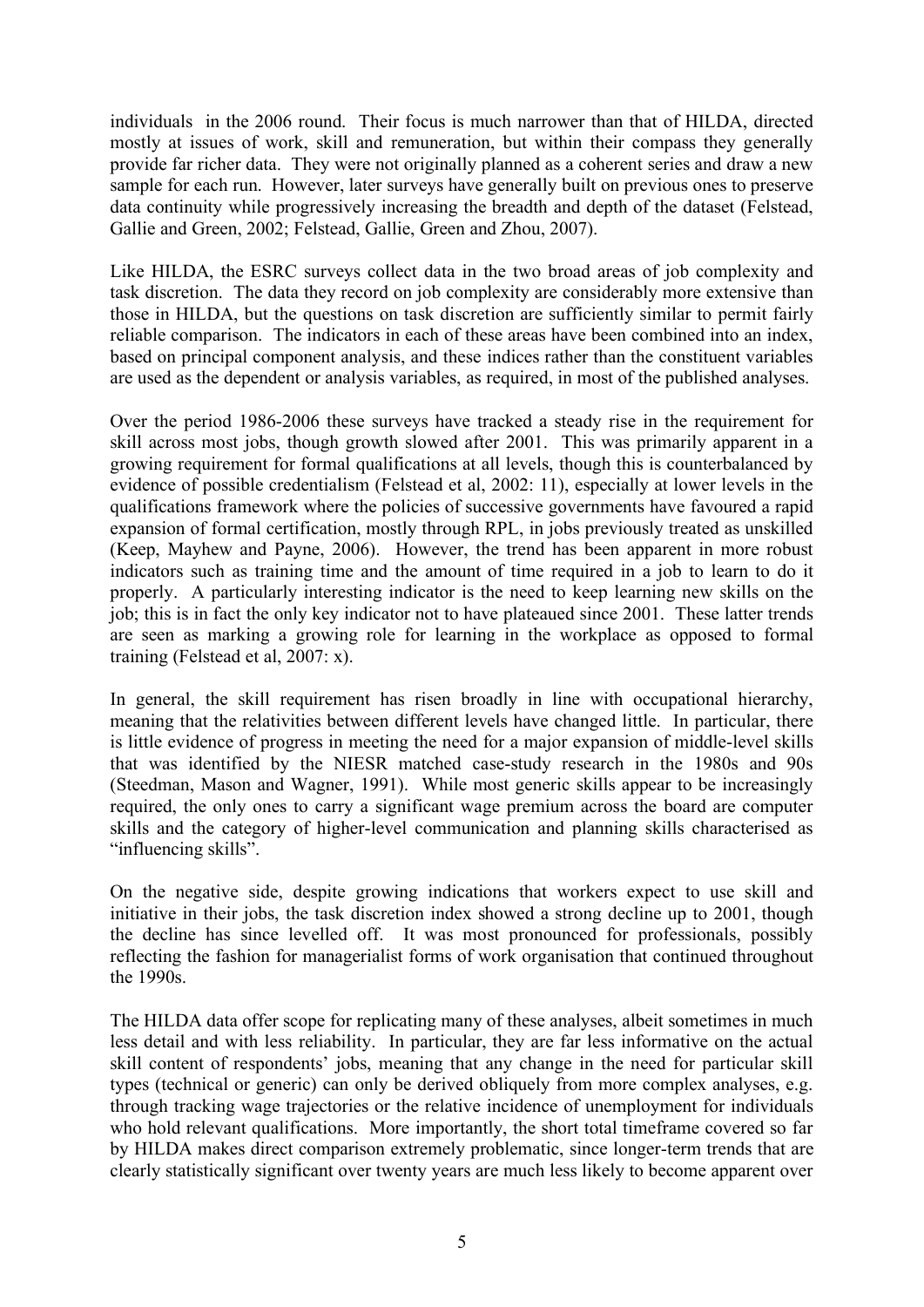five. It will be difficult if not impossible to locate any trends that do emerge from the Australian data in the same historical context as the British findings, given the complete absence of directly comparable data for the period before 2001. In compensation, the more frequent refresh rate of the data and the far greater diversity of available explanatory variables, taken together with the focus on a specific period in the history of the Australian labour market where there is strong consensus on the major factors influencing its performance, offer much greater scope for theory-based analyses. Given that any trends identified will have emerged within recent memory, there is also greater scope for triangulating the findings with follow-up qualitative research. A final and decisive advantage of HILDA is that as a panel survey, it allows tracking of individuals' skill and employment trajectories over time.

#### **Methodological issues**

#### *(a) measuring skill*

The chief problem in designing an exercise such as this, which seeks to track movements in skill requirements across the economy, is to find a common metric for skill which is "blind" to the location of a job or an employee, either in a given industry or at a given level in the workforce hierarchy. Comparison between skill categories is difficult because different skills have largely incommensurable knowledge content: there is no obvious common unit by which the quantum of skill exercised by a banker can be measured against that exercised by a jeweller. Skill is also commonly agreed to be a multidimensional concept (Spenner, 1990), in that there are many different ways of classifying skill (generic/specific, manual/cognitive/ behavioural, hard/soft, platform/terminal, transferable/situated) depending on the purpose for which the distinction is drawn. A further element of concern, prominent in the sociological literature, is the socially constructed element of skill – the view that judgements about which jobs are skilled, or which are more skilled than others, owe at least as much to social convention and the relative bargaining power of different occupational interest groups as they do to variation in some intrinsic content of difficulty (Attewell, 1990)<sup>2</sup>.

In the past, the stock of skills in the economy was generally measured through conveniently available proxies – principally level of qualification or years of schooling in the case of skills held by individuals, and occupational classification in the case of skills required to perform a job. The first of these kinds of proxy is unsatisfactory precisely because it assumes away many of the issues which are legitimate subjects of this kind of analysis, notably the possibility of worker-job mismatches resulting from credentialism or skill underutilisation, the quality of match between skills taught and skills exercised in the workplace, and the relative contributions of formal training or study and job-based learning to occupational competence (Borghans et al, 2001: 375). The second type is especially vulnerable to social construction, and also fails to provide adequately either for change over time in the skill content of the same occupation, or for the possibility that part of a worker's existing skill base is transferred and transformed when s/he moves to a different occupation. As a matter of

<sup>&</sup>lt;sup>2</sup> This aspect is further complicated by an expansion over time in the broad definition of skill. Many recent authors (e.g. Grugulis, Warhurst and Keep, 2004) draw attention to an increasing focus on attitudinal, presentational and emotional "skills" of a kind that would have been regarded in earlier times as either personal attributes or aspects of workplace culture. Borghans et al point out (2001: 376) that the "unskilled" worker of a generation ago needed characteristics like strength, stamina and fortitude which would equally have had to count as skills had the same definition applied then.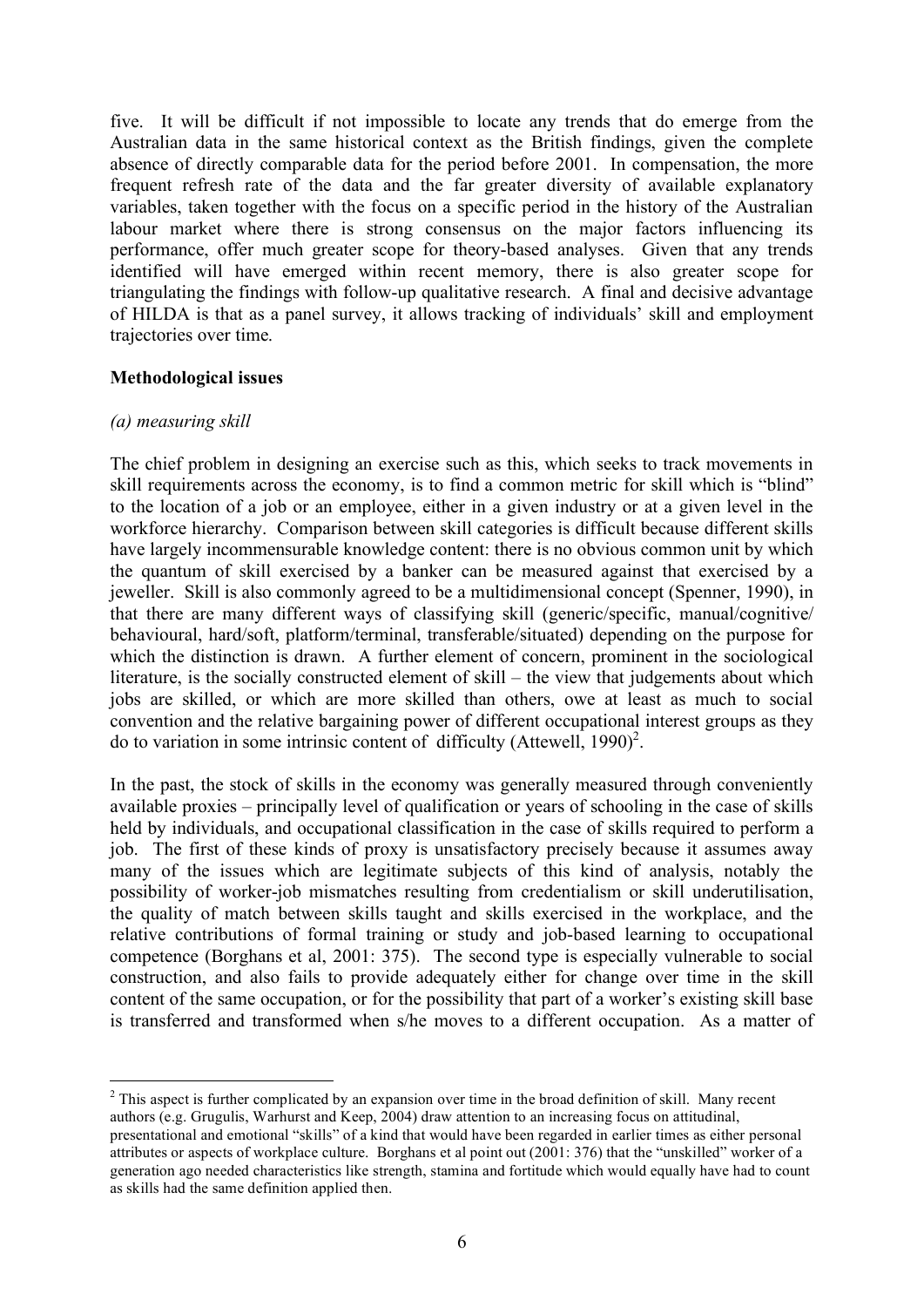good research method, it seems preferable to develop one or more distinctive variables to capture skill in its own right, leaving such secondary indicators available as analysis variables.

Spenner (1990: 402), reviewing his own and others' research up to the end of the 1980s, suggested that a satisfactory proportion of the relevant variance in job skill requirements was captured by just two dimensions which could be applied in a conceptually consistent way to a wide range of disparate jobs:

- *Substantive complexity:* the level, scope and integration of mental, manipulative and interpersonal tasks in a job;
- *Autonomy-control:* the discretion or leeway available in a job to control the content, manner and speed with which tasks are done.

He reported high levels of correlation between these two variables ( $r = .5^{\circ}$ -.7<sup>0</sup>) in empirical studies. Both dimensions could be captured adequately by worker self-report, which in turn had been shown to provide reliable data on the substantive complexity dimension in studies where an independent job analysis by expert raters was available for comparison. Self-report has the added advantage of capturing the actual characteristics of the individual job as experienced by the individual working in it, rather than some notional standardised job description. Much subsequent research, including the present study, has followed this model.

Measuring the substantive complexity dimension is nevertheless problematic. A major difficulty is that it can easily confuse job complexity (the need to coordinate many skilled operations) with work intensification (the need to carry out many different and possibly unrelated operations, some or all of which may be individually low-skilled, in a limited time)<sup>3</sup>. Felstead et al (2002: 25), in their account of the British research on which this study is modelled, describe a strategy based on triangulation. Respondents were asked, firstly, what level of qualification would be necessary to get their present job if it were filled today; secondly, how much training they had needed to learn it; thirdly, how long it had taken them on the job to learn to do it well; and fourthly, to indicate which of a list of generic operations, intended as indicators of broad platform skills, their job required them to carry out.

HILDA, as has been seen, is much less comprehensive in its approach to job complexity. In effect, the relevant HILDA variables track the growth and decay of skill in workplaces, a metric that is appropriate to a flow model but would be less so if the intent, as in the British research, were to measure the stock. It should be understood, however, that these data tell nothing about the actual amount of skill in each job, even supposing that to be quantifiable; for instance, "learning new skills" probably demands on average a great deal more application, prior knowledge and underlying aptitude for a surgeon than it does for a low-level clerk. They capture the *prevalence* of skill (which can be conceptually compared across widely differing occupations) rather than the *degree* of skill (which cannot easily be).

Hence, the appropriate term for the construct measured is *skill-intensity* rather than *skill*. A sector is classified as "skill-intensive" if a high proportion of its workers find that their skill base is stretched by their job and needs to be continually upgraded, regardless of whether that skill base would be considered high in its own right. This construct would be of limited usefulness in purely cross-sectional analyses, given the variation in its objective meaning

<sup>&</sup>lt;sup>3</sup> As explained below, this problem appears to be pronounced for the one indicator of job complexity in HILDA.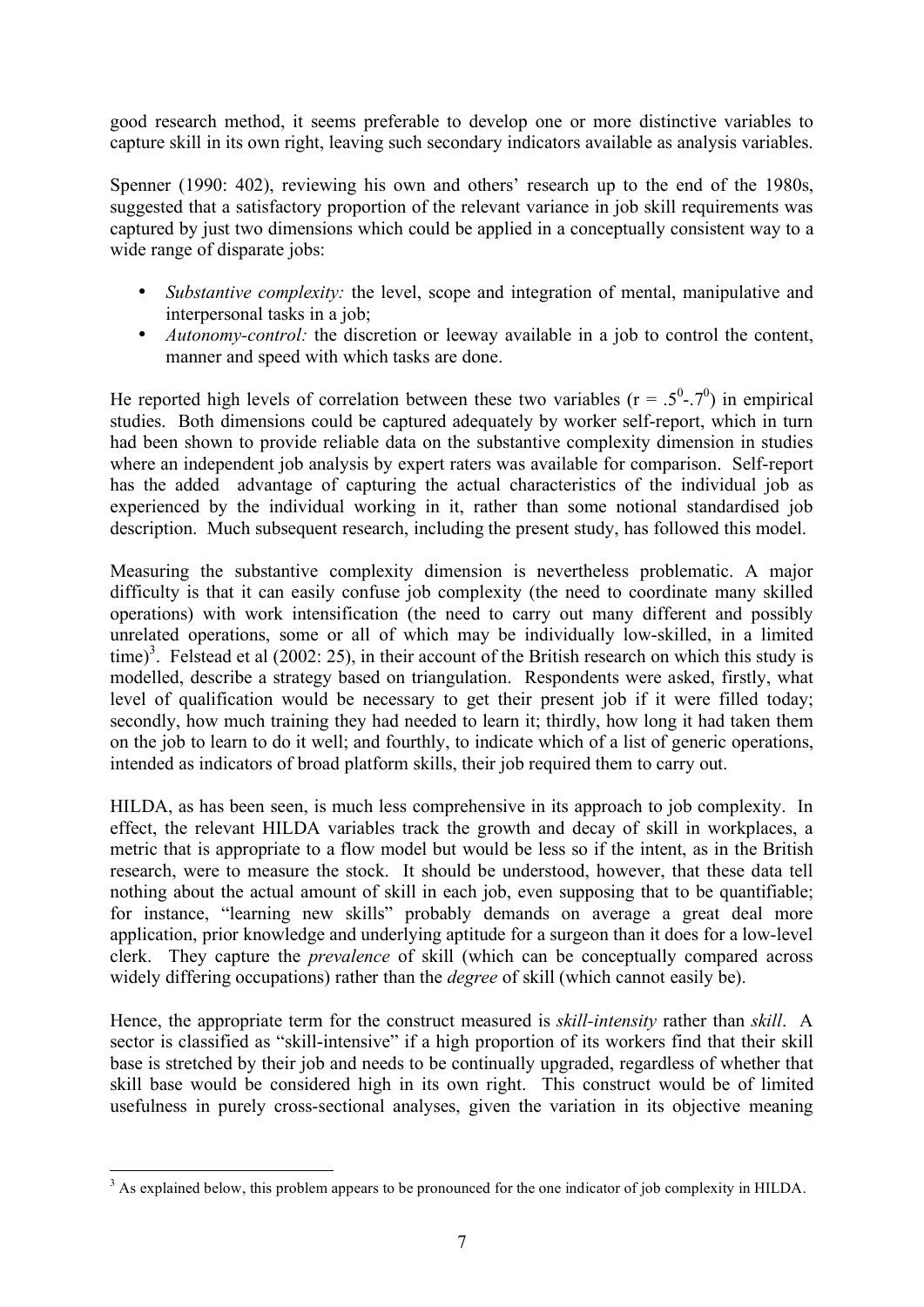from one industry and occupation to the next, but comes into its own where the purpose of the analysis is to track *movements* in skill requirement over time across the full spectrum of jobs.

It should also be borne in mind that these variables actually measure the *match* between the worker and the job, rather than the objective skill-intensity of the job. This too is appropriate in an analysis of flow, since any mismatch that persists beyond a short transitional period is bound to have dynamic consequences. On the negative side, where neither the employing firm nor the employee can adjust to ensure that the currently unused skills are put to good use (static mismatch), these skills will eventually decay and cease to be available to the worker, the employing firm or the broader economy. In a more positive construction (dynamic mismatch), even skills and knowledge that are currently under-utilised can add to the firm's absorptive capacity (Cohen and Levinthal, 1990), providing it with the capability to adopt new processes or move into new product areas. Asking questions about match probably also provides more reliable and comparable data, since respondents are more likely both to assess and to report the distance between their competence and the requirements of the job accurately than either their own skill levels or the skill demands of the job.

### *(b) interpreting Likert scale data*

While change on individual variables can be tracked readily from wave to wave by comparing mean scores for the panel, this procedure is methodologically questionable because it is appropriate to interval or ratio data, and should strictly not be applied to ordinal data like response scales where the interval between adjacent ratings cannot be presumed to be constant either across the full rating scale, or between respondents. On the other hand, medians, the accepted measure of central tendency for ordinal data, do not discriminate sufficiently to capture the expected amount of change over such a short period because of the limited number of points on the scale (HAVESAY is the only variable to show any variance in the aggregate median rating over the first five waves).

It could be argued that the normal objections to the use of the mean do not apply with the same force so long as the analysis is confined to an aggregated comparison of individual respondents' scores for the same item over time, since each individual's perception of the distance between adjacent scores can be assumed to remain relatively constant over such a short period as five years; i.e. insofar as error results from differences in individuals' assessment of the distance between scores, this error should remain more or less constant from one wave to the next. However, this argument does not address the problem that the same respondent may apply unequal distances between different ratings on the scale for the same item.

This in turn raises one of the most intractable problems with odd-numbered Likert-type scales: the ambiguity attaching to the mid-scale rating. Where no opt-out response category ("Don't know", "Not applicable") is provided, the central rating becomes a dumping-ground for a variety of non-standard and noncommittal responses: not just "Can't make up my mind one way or the other", but "not sufficiently interested to form an opinion", "don't know enough to judge", "question makes no sense to me", "I've got strong views both ways, they sort of balance out", etc. By treating all central responses as valid scores, one runs the risk of skewing the analysis by overestimating the true neutral response.

A rating towards the middle of the scale may also reflect indifference, as respondents should logically be less inclined to give an extreme rating to an issue that lacks salience for them.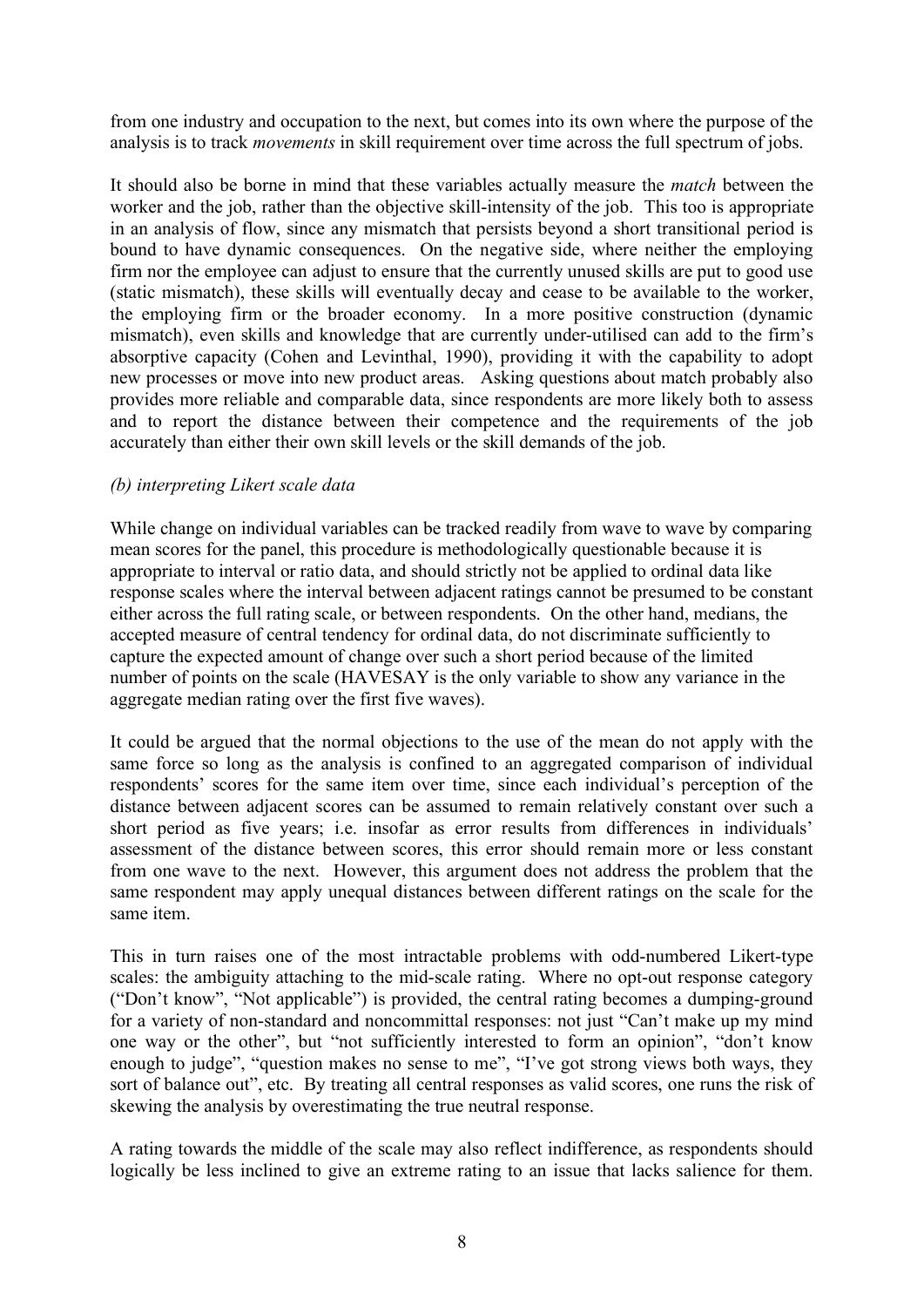Hence, a flattening of the distribution curve could be evidence of changes in employees' views about the importance of exercising skill. Conversely, any growth in salience of the issue could lead to a greater incidence of socially desirable response bias, though this could be expected to concentrate in "marginally agree/disagree" or "moderately agree/disagree" ratings in the absence of firm respondent perceptions of actual change.

At this stage in the study a conservative approach has been taken to this problem. Only the two scores at either end of the scale  $(\geq 6, \leq 2)$  are treated as agreement/disagreement for analysis purposes. Although it means losing a certain amount of valid data, this approach at least minimises the risk of false positives, while still providing a measure sufficiently discriminating to reveal changes from year to year which are not strong enough to change the median. To the extent that a more or less peaked distribution of scores indicates a genuine shift in the salience of the issue for the respondents, this approach captures such effects where the mean or median might not.

### **Initial analyses and findings**

Frequency counts across the five waves show a small but significant decline in the percentage of "agree" responses on all variables for both skill-intensity and task discretion from 2002 onwards (Figures 1 and 2). After an initial sharp drop-off of between two and five percentage points from 2001, the curves mostly flatten out until 2004, with some recovery apparent in COMPLEX, NUSKILLS and HAVESAY for 2005. In no case, though, does the percentage return to the 2001 level. Broadly speaking, the indicators for skill-intensity and task discretion move in the same direction, with the former generally receiving greater agreement. Respondents across all waves express the most positive perceptions of the opportunity their work gives them to exercise their skills (median  $= 6$ ), and are least positive about the level of control they have over when they do their work (median  $= 3$ ). Broadly similar trends appear on all variables in mean scores and when the threshold for "agree" is lowered to 5, suggesting that the relatively tough criterion for agreement does not distort the direction of movements in the data.

That said, the trends at first sight appear counter-intuitive. One might expect that where employers have difficulty recruiting suitable skilled labour, they would be more creative and demanding in the use of their present enterprise skill base, which would include trying to expand their employees' competence to cover for kinds of labour which are currently difficult to recruit. Yet the data suggest on the surface that in the aggregate at least, jobs became *less* demanding in these regards over the three years when the labour market tightened fastest. Equally, one would expect existing skilled employees to be worked harder (if not necessarily smarter) to cover for vacancies that cannot be filled, yet the cross-wave variables which come closest to capturing work intensification, namely the questions on job stress, show a parallel decline that continues through to  $2005<sup>4</sup>$ .

<sup>&</sup>lt;sup>4</sup> It should be noted that these two questions involve very strongly worded statements. The less extreme of the two, "My job is more stressful than I had ever imagined" (median score all waves = 3) might better be interpreted as an indicator of unexpected *increase* in stress.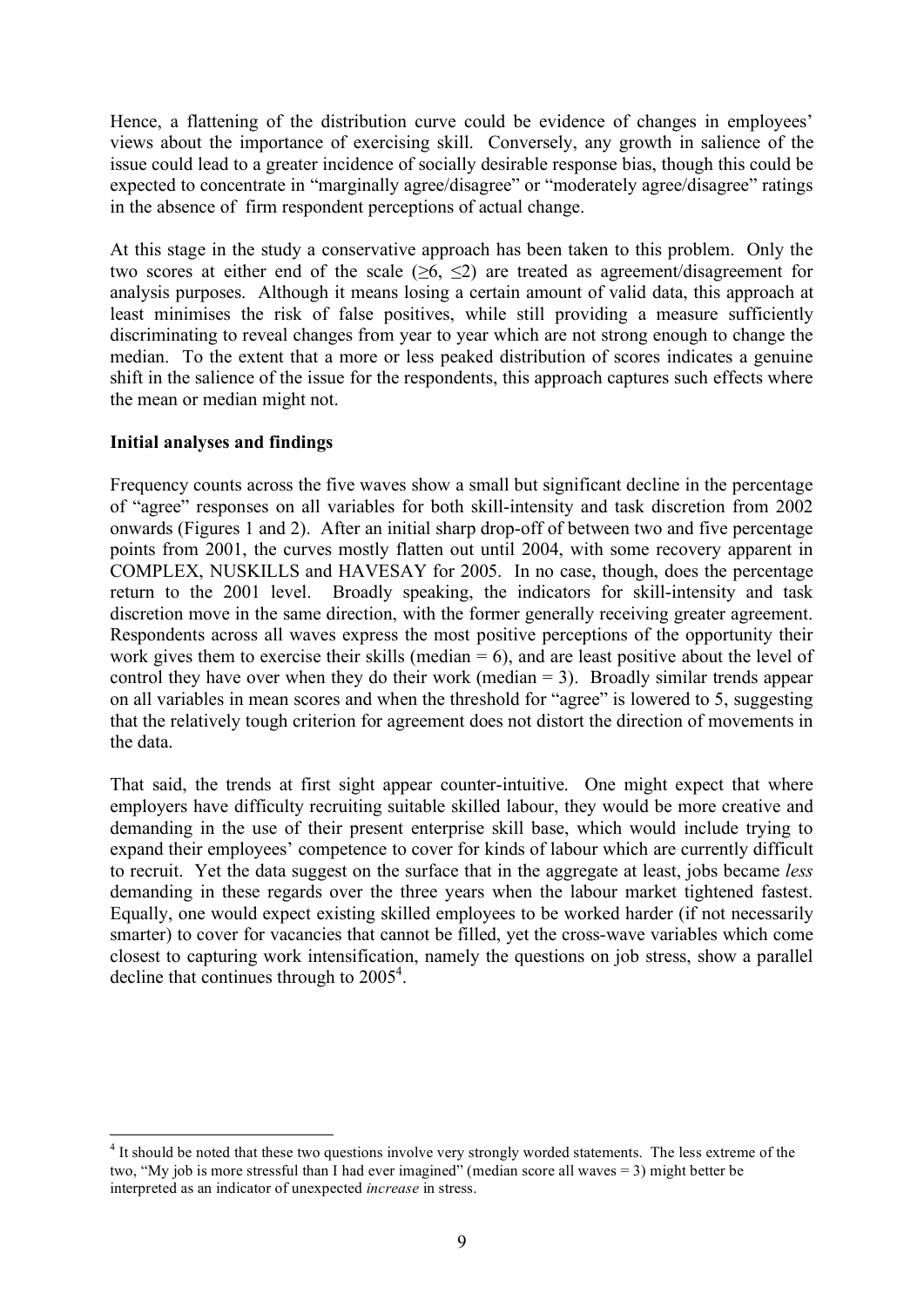**Figure 1 Trends in skill-intensity 2001-05 (% respondents rating item ≥6)**



**Trends** in task discretion<sup>5</sup> **2001-05** (% respondents rating item  $\geq 6$ )



One possible explanation is that the skills shortages of the early 2000s, despite their high public visibility, affected only limited sections of the labour market and their impact on aggregate trends was not sufficient to offset other influences applying in less pressured areas. Another is that these trends could simply reflect a longer-term downward trajectory which may even have been temporarily slowed by the tightening of the labour market. In either case, the implications for Australia's economic future are serious. Alternatively, and perhaps less alarmingly, they may simply reflect a lag in industry's response to the new labour market situation. The apparent pickup on several indicators in 2005 is especially interesting in the light of these possibilities, and the figures for Wave 6 will be critical to determining whether it represents a reversal of the earlier decline and perhaps even a return to longer-term upward trend (though they will still leave the turndown unexplained).

 <sup>5</sup> OWNTASK and WORKFLOW were replaced by <sup>a</sup> broader set of differently worded questions in Wave 5. Even though the wording of some of these appears very similar to the earlier questions, the responses vary so markedly from the trendlines that it seems prudent to conclude they are measuring different constructs.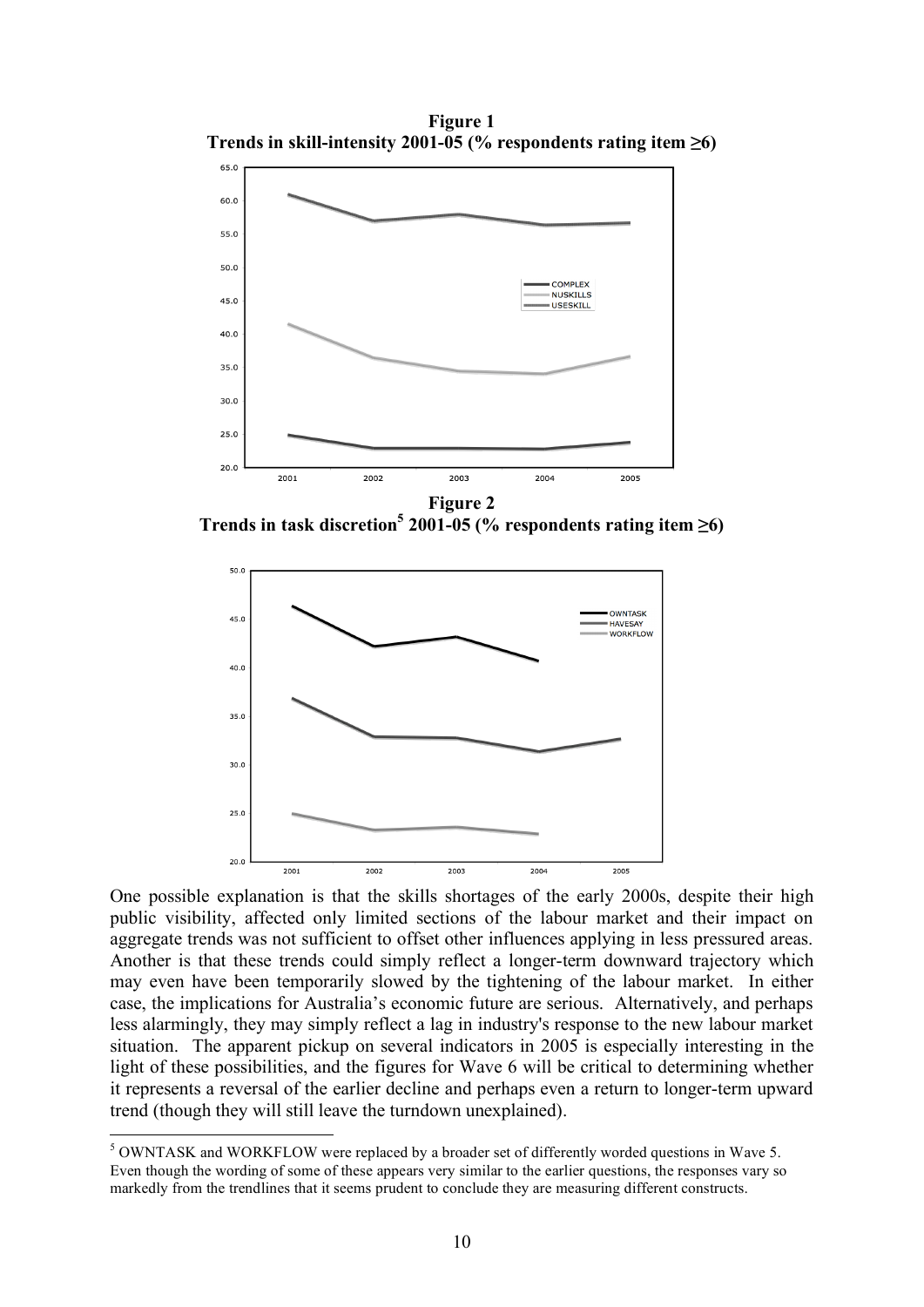Because these findings will strongly influence the direction of further research, detailed longitudinal analysis will take place only after the Wave 6 data become available in February. In the meantime, a number of exploratory cross-sectional analyses on individual waves have shed some light on the possibilities for further analysis.

As already noted, the Wave 5 questionnaire contained a number of supplementary questions which provide more detail on aspects of job quality, including two directly relating to work intensification. The responses to these questions provided an opportunity to seek more clarity on the exact implications of COMPLEX as respondents perceived it. Regressing COMPLEX against USESKILL and six other variables relating to job variety, repetitiousness, opportunity to exercise initiative, stress, work-intensity and time pressure, the strongest predictors were found to be stress (beta = .290) and work-intensity (beta = .232). While all predictors were significant at the .01 level, the strongest of the predictors relating to skilfulness, USESKILL, returned a beta of only .149. Stress also emerged as by far the strongest predictor (.385) when the analysis was repeated for the Wave 4 data, using USESKILL, OWNTASK AND HAVESAY as the other independent variables. Thus, the analysis confirms the suspicions raised earlier that this variable is more likely to reflect perceptions of work-intensification than it is to capture the concept of substantive complexity as understood by Spenner and measured in the UK research. Given the view of many scholars that work-intensification and skill-intensification represent alternative and contrasting paths to greater competitiveness and productivity, this ambiguity seriously curtails the value of the data for comparative research.

Further linear regressions were carried out on the Wave 4 data using each of the three skillintensity indicators in turn as the dependent variable, with a constant set of independent variables covering occupation, industry of employment and time in current job. This was undertaken in the light of promising Pearson correlations between the dependent variables and recent job change. Around 20% of the panel in each wave reported a change in either occupation or employer in the last 12 months, a figure that appears high by comparison with some of the figures in the ABS 2006 Labour Mobility publication. However, the only independent variable to show a respectable beta on all three regressions was occupation, with the job-change variables failing to reach statistical significance in most cases. The best of these regressions explains only around 30% of the variance.

### **Conclusion**

At this point in the study, the findings should be treated as work in progress rather than a reliable contribution to knowledge in the field. The primary purpose of the paper has been to introduce the data source and give a flavour of the kinds of evidence it provides and the insights that it can potentially support as the analysis proceeds. More comprehensive and rigorously validated findings should be available by the middle of 2008.

HILDA is uniquely valuable in that it currently provides the only high-quality source of quantitative evidence on the dynamics of skill use across the whole of Australian industry. Compared with the British Skills Surveys, it offers distinctive advantages for developing a "flows" model of the output of the national skilling system, notably in its use of a panel sample which allows individual respondents' skill trajectories to be tracked over time, and by using indicators which primarily capture the growth and decay of skill in the workplace. The breadth of its scope allows developments in skill use to be linked back to a wide range of factors which might not be intuitively obvious or identifiable from purely economic data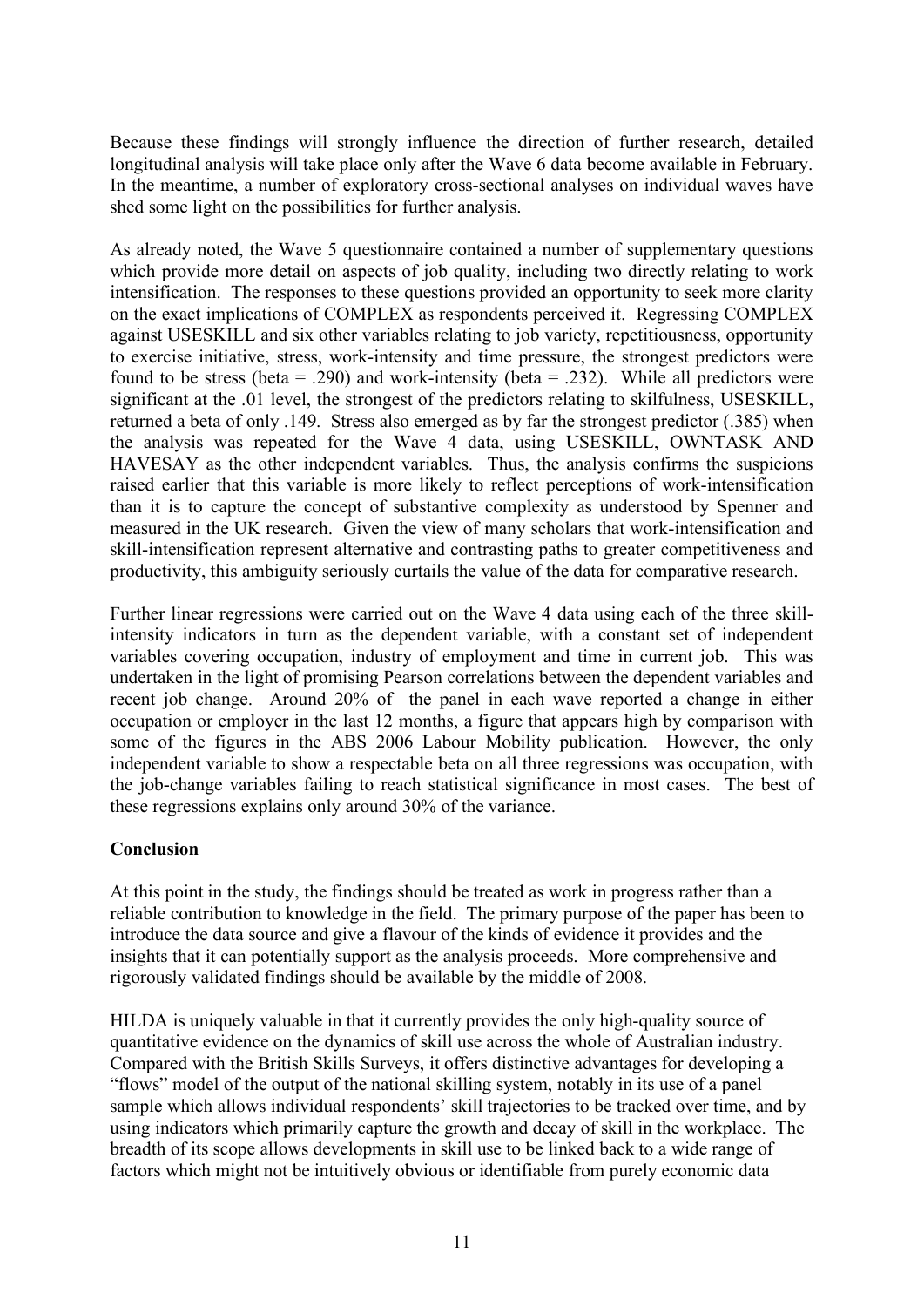sources. It should be acknowledged that these advantages are largely fortuitous, since HILDA represents a found object so far as this researcher is concerned.

Even at an early stage of descriptive analysis, the data provide interesting, largely counterintuitive and potentially disturbing indications of what is happening in the labour market. They suggest strongly that far from a greater willingness emerging on the part of industry to address new economic challenges by building on the skills of its workforce, many firms may still be locked into a relatively low-skill path even in circumstances of full employment. The fact that several of the key indicators have shown a downward trend, at a time when Australia faces unprecedented challenges to develop new and distinctive sources of comparative advantage, gives rise for concern that the stresses of a tight labour market may actually have sent perverse signals to business.

## **REFERENCES**

ABS (2006) *Labour Mobility*, Cat. No. 6209.0 (reissue)

ACCI (2007) *Skills for a Nation: A Blueprint for Improving Education and Training 2007- 2017*, Executive summary

Asheim B and Gertler M, The Geography of Innovation: Regional Innovation Systems, in Fagerberg, Mowery and Nelson, Eds., *The Oxford Handbook of Innovation*, Oxford UP: 291- 317

Attewell P (1990) What Is Skill?, *Work and Occupations* 17(4): 422-448

Borghans E, Green F, Keep E (2001) Skills measurement and economic analysis: an introduction, *Oxford Economic Papers* 3: 375-384

Buchanan J (2006) *From 'skill shortages' to decent work: the role of better skill ecosystems*, Sydney, NSW Board of Vocational Education and Training

Cohen W and Levinthal D (1990) Absorptive Capacity: A New Perspective on Learning and Innovation, *Administrative Science Quarterly* 35: 128-152

Felstead A, Gallie G, Green F (2002) *Work Skills in Britain 1986-2001*. Downloadable from www.skope.ox.ac.uk

Felstead A, Gallie G, Green F and Zhou, Y (2007) *Skills at Work, 1986 to 2006*. Downloadable from www.skope.ox.ac.uk

Finegold D (1999) Creating self-sustaining, high-skill ecosystems, *Oxford Review of Economic Policy* 15(1): 60-81

- and Soskice, D (1988) The Failure of Training in Britain: Analysis and Prescription, *Oxford Review of Economic Policy* 4(3): 21-53